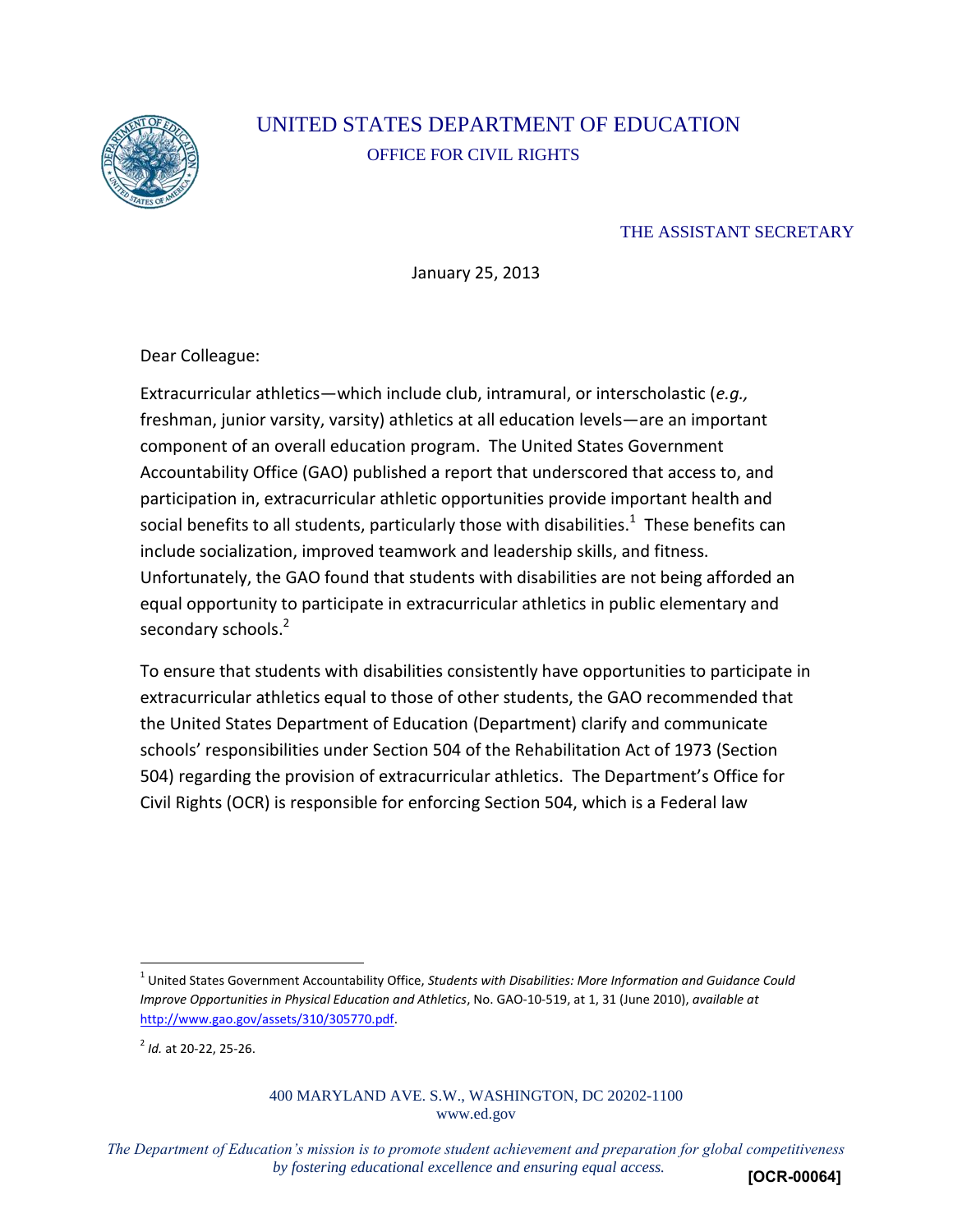$\overline{\phantom{a}}$ 

designed to protect the rights of individuals with disabilities in programs and activities (including traditional public schools and charter schools) that receive Federal financial assistance.<sup>3</sup>

In response to the GAO's recommendation, this guidance provides an overview of the obligations of public elementary and secondary schools under Section 504 and the Department's Section 504 regulations, cautions against making decisions based on presumptions and stereotypes, details the specific Section 504 regulations that require students with disabilities to have an equal opportunity for participation in nonacademic and extracurricular services and activities, and discusses the provision of separate or different athletic opportunities. The specific details of the illustrative examples offered in this guidance are focused on the elementary and secondary school context. Nonetheless, students with disabilities at the postsecondary level must also be provided an equal opportunity to participate in athletics, including intercollegiate, club, and intramural athletics.<sup>4</sup>

 $3$  29 U.S.C. § 794(a), (b). Pursuant to a delegation by the Attorney General of the United States, OCR shares in the enforcement of Title II of the Americans with Disabilities Act of 1990, which is a Federal law prohibiting disability discrimination in the services, programs, and activities of state and local governments (including public school districts), regardless of whether they receive Federal financial assistance. 42 U.S.C. § 12132. Violations of Section 504 that result from school districts' failure to meet the obligations identified in this letter also constitute violations of Title II. 42 U.S.C. § 12201(a). To the extent that Title II provides greater protection than Section 504, covered entities must comply with Title II's substantive requirements.

OCR also enforces Title IX of the Education Amendments of 1972, which prohibits discrimination on the basis of sex in education programs that receive Federal financial assistance. 20 U.S.C. § 1681. For more information about the application of Title IX in athletics, see OCR's "Reading Room," "Documents – Title IX," at [http://www.ed.gov/ocr/publications.html#TitleIX-Docs.](http://www.ed.gov/ocr/publications.html#TitleIX-Docs)

 $4$  34 C.F.R. §§ 104.4, 104.47. The U.S. Department of Education has determined that this document is a "significant guidance document" under the Office of Management and Budget's Final Bulletin for Agency Good Guidance Practices, 72 Fed. Reg. 3432 (Jan. 25, 2007). OCR issues this and other policy guidance to provide recipients with information to assist them in meeting their obligations, and to provide members of the public with information about their rights under the civil rights laws and implementing regulations that we enforce. OCR's legal authority is based on those laws and regulations. This letter does not add requirements to applicable law, but provides information and examples to inform recipients about how OCR evaluates whether covered entities are complying with their legal obligations. If you are interested in commenting on this guidance, please send an e-mail with your comments to OCR@ed.gov, or write to us at the following address: Office for Civil Rights, U.S. Department of Education, 400 Maryland Avenue, SW, Washington, DC 20202.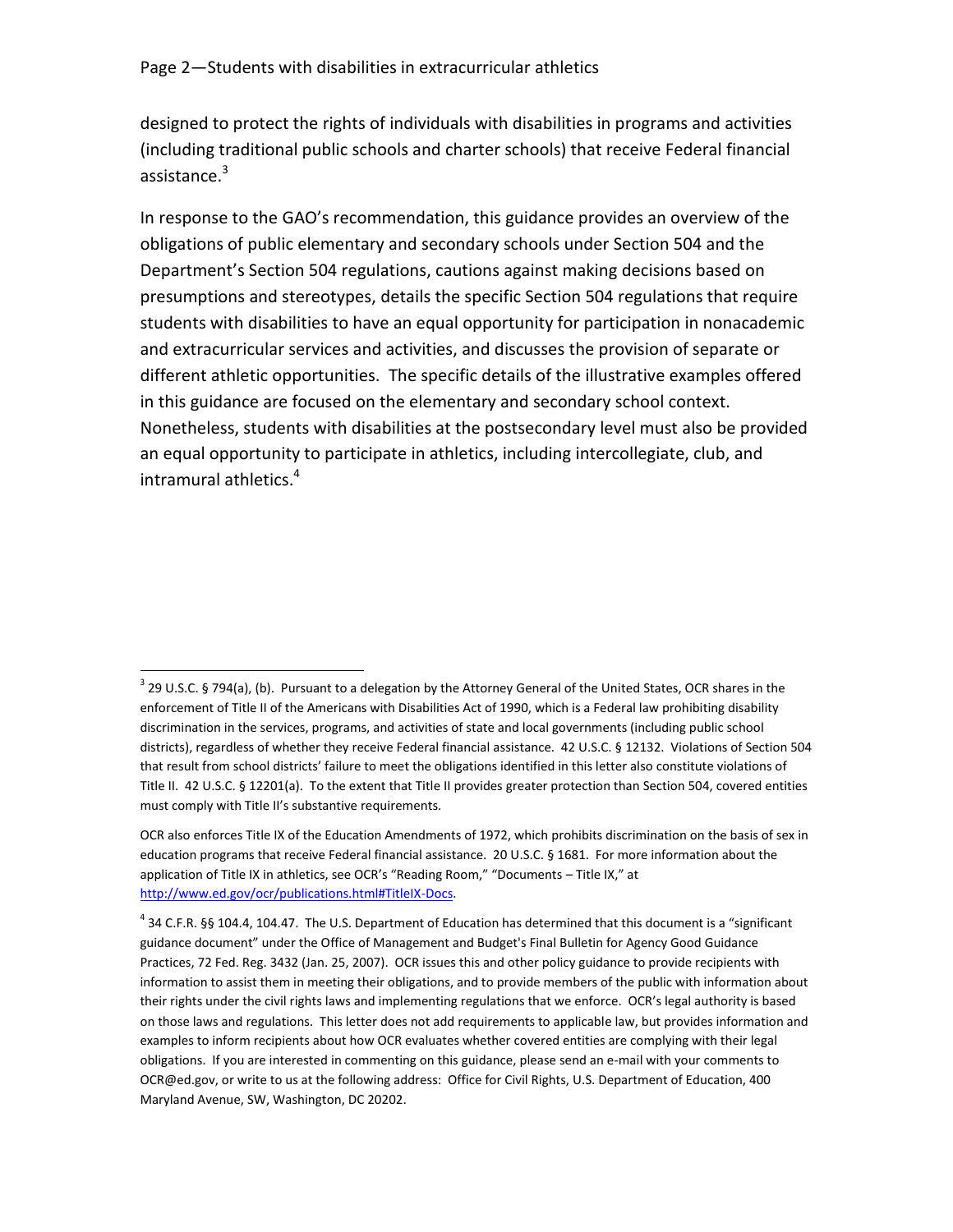# **I.** *Overview of Section 504 Requirements*

To better understand the obligations of school districts with respect to extracurricular athletics for students with disabilities, it is helpful to review Section 504's requirements.

Under the Department's Section 504 regulations, a school district is required to provide a qualified student with a disability an opportunity to benefit from the school district's program equal to that of students without disabilities. For purposes of Section 504, a person with a disability is one who (1) has a physical or mental impairment that substantially limits one or more major life activities; (2) has a record of such an impairment; or (3) is regarded as having such an impairment.<sup>5</sup> With respect to public elementary and secondary educational services, "qualified" means a person (i) of an age during which persons without disabilities are provided such services, (ii) of any age during which it is mandatory under state law to provide such services to persons with disabilities, or (iii) to whom a state is required to provide a free appropriate public education under the Individuals with Disabilities Education Act (IDEA).<sup>6</sup>

Of course, simply because a student is a "qualified" student with a disability does not mean that the student must be allowed to participate in any selective or competitive program offered by a school district; school districts may require a level of skill or ability of a student in order for that student to participate in a selective or competitive program or activity, so long as the selection or competition criteria are not discriminatory.

Among other things, the Department's Section 504 regulations prohibit school districts from:

- denying a qualified student with a disability the opportunity to participate in or benefit from an aid, benefit, or service;
- affording a qualified student with a disability an opportunity to participate in or benefit from an aid, benefit, or service that is not equal to that afforded others;

 $\overline{\phantom{a}}$  $^5$  29 U.S.C. § 705(9)(B), (20)(B) (as amended by the Americans with Disabilities Act Amendments Act of 2008); 34 C.F.R. § 104.3(j). For additional information on the broadened meaning of disability after the effective date of the 2008 Amendments Act, see OCR's 2012 Dear Colleague Letter and Frequently Asked Questions document, available at [http://www.ed.gov/ocr/letters/colleague-201109.html,](http://www.ed.gov/ocr/letters/colleague-201109.html) an[d http://www.ed.gov/ocr/docs/dcl-504faq-201109.html.](http://www.ed.gov/ocr/docs/dcl-504faq-201109.html) 

<sup>6</sup> 34 C.F.R. § 104.3(*l*)(2).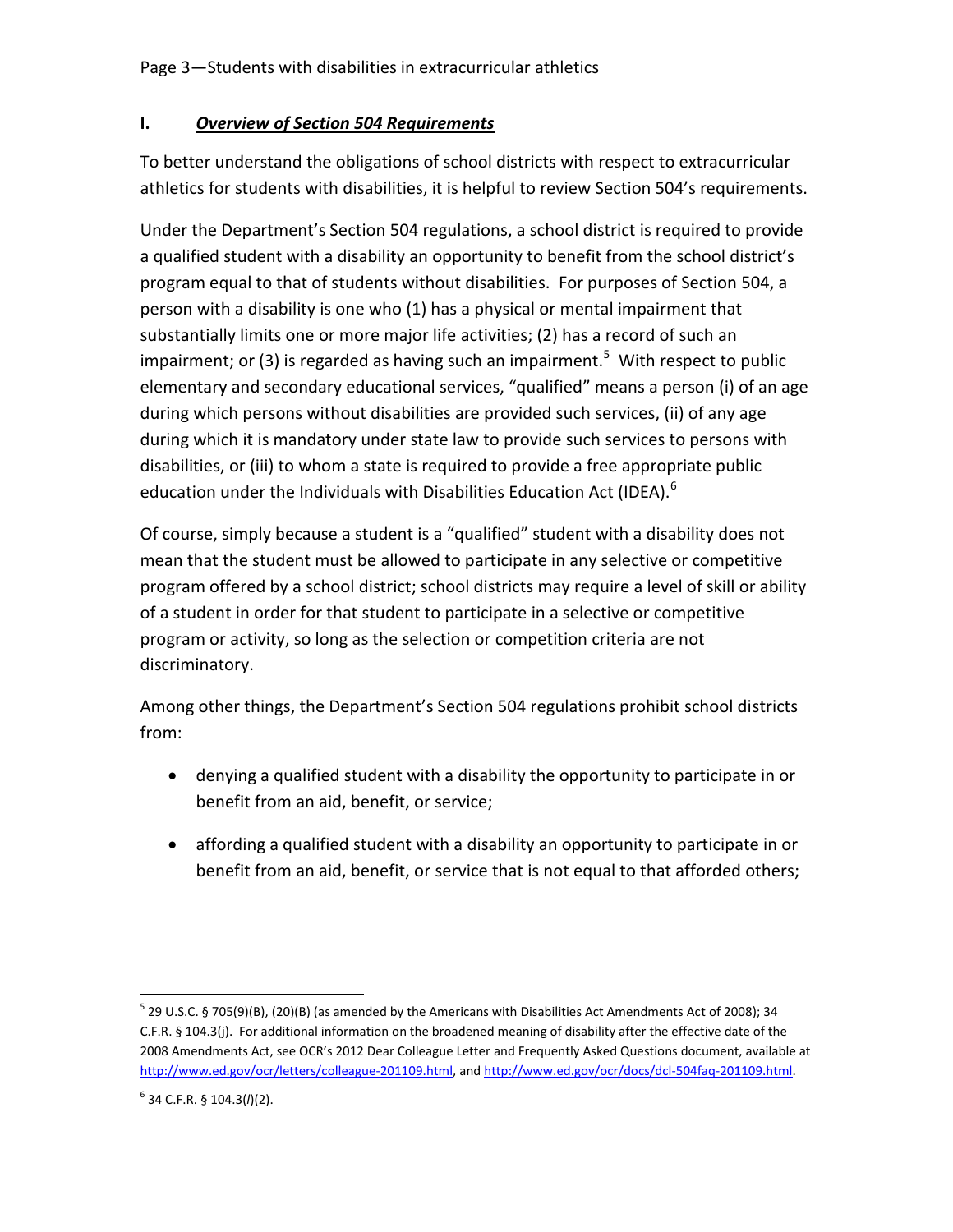- providing a qualified student with a disability with an aid, benefit, or service that is not as effective as that provided to others and does not afford that student with an equal opportunity to obtain the same result, gain the same benefit, or reach the same level of achievement in the most integrated setting appropriate to the student's needs;
- providing different or separate aid, benefits, or services to students with disabilities or to any class of students with disabilities unless such action is necessary to provide a qualified student with a disability with aid, benefits, or services that are as effective as those provided to others; and
- otherwise limiting a qualified individual with a disability in the enjoyment of any right, privilege, advantage, or opportunity enjoyed by others receiving an aid, benefit, or service.<sup>7</sup>

The Department's Section 504 regulations also require school districts to provide a free appropriate public education (Section 504 FAPE) to each qualified person with a disability who is in the school district's jurisdiction, regardless of the nature or severity of the person's disability.<sup>8</sup>

 $\overline{\phantom{a}}$ <sup>7</sup> 34 C.F.R. § 104.4(b)(1)(i)-(iv), (vii), (2), (3). Among the many specific applications of these general requirements, Section 504 prohibits harassment on the basis of disability, including harassment that occurs during extracurricular athletic activities. OCR issued a Dear Colleague letter dated October 26, 2010, that addresses harassment, including disability harassment, in educational settings. *See* Dear Colleague Letter: Harassment and Bullying, available at [http://www.ed.gov/ocr/letters/colleague-201010.html.](http://www.ed.gov/ocr/letters/colleague-201010.html) For additional information on disability-based harassment, see OCR's Dear Colleague Letter: Prohibited Disability Harassment (July 25, 2000), available at [http://www.ed.gov/ocr/docs/disabharassltr.html.](http://www.ed.gov/ocr/docs/disabharassltr.html)

 $^8$  34 C.F.R. § 104.33(a). Section 504 FAPE may include services a student requires in order to ensure that he or she has an equal opportunity to participate in extracurricular and other nonacademic activities. One way to meet the Section 504 FAPE obligation is to implement an individualized education program (IEP) developed in accordance with the IDEA. 34 C.F.R. § 104.33(b)(2). Because the IDEA is not enforced by OCR, this document is not intended as an explanation of IDEA requirements or implementing regulations, which include the requirement that a student's IEP address the special education, related services, supplementary aids and services, program modifications, and supports for school personnel to be provided to enable the student to, among other things, participate in extracurricular and other nonacademic activities. 34 C.F.R. § 300.320(a)(4)(ii). In general, OCR would view a school district's failure to address participation or requests for participation in extracurricular athletics for a qualified student with a disability with an IEP in a manner consistent with IDEA requirements as a failure to ensure Section 504 FAPE and an equal opportunity for participation.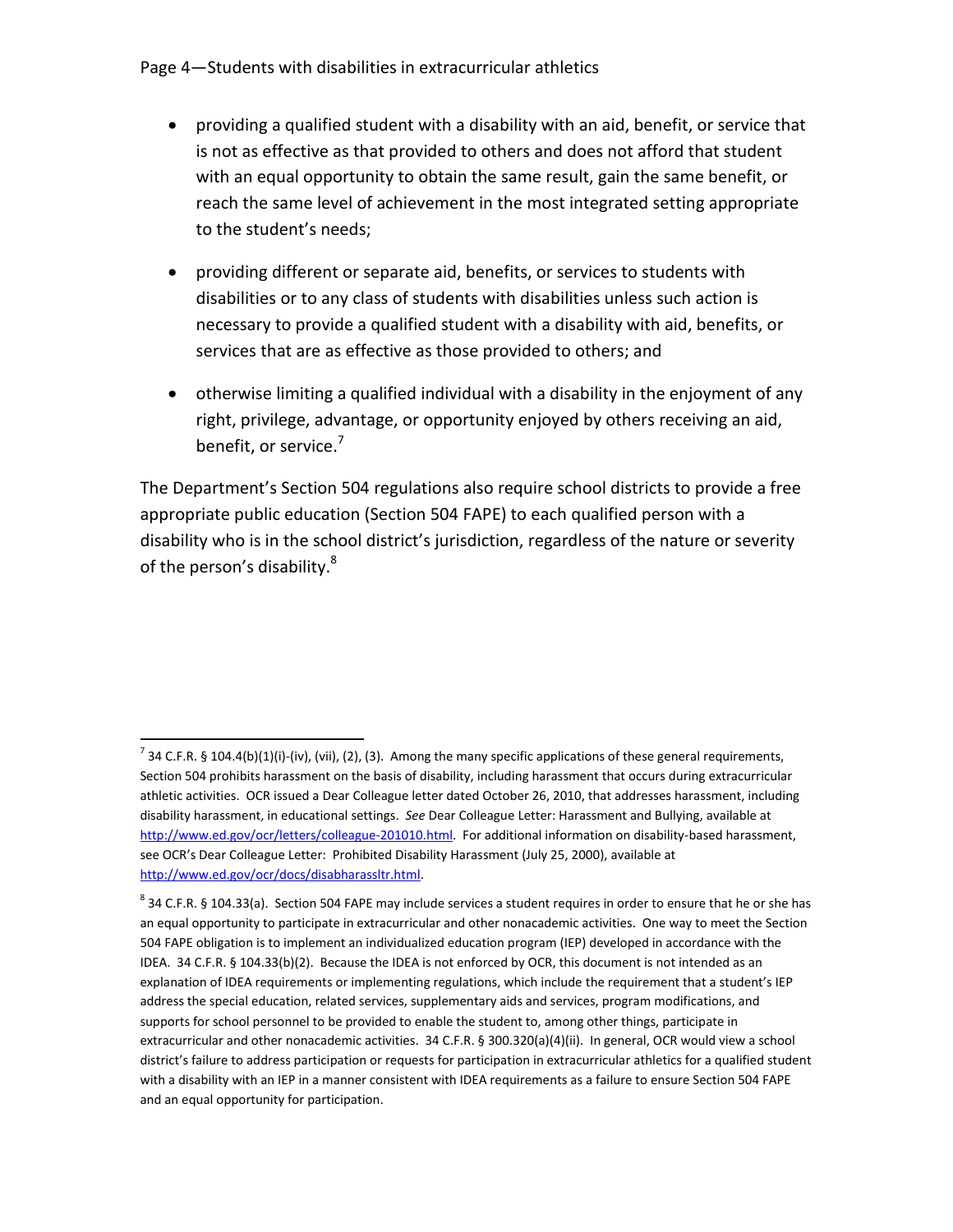A school district must also adopt grievance procedures that incorporate appropriate due process standards and that provide for prompt and equitable resolution of complaints alleging violations of the Section 504 regulations. $9$ 

A school district's legal obligation to comply with Section 504 and the Department's regulations supersedes any rule of any association, organization, club, or league that would render a student ineligible to participate, or limit the eligibility of a student to participate, in any aid, benefit, or service on the basis of disability.<sup>10</sup> Indeed, it would violate a school district's obligations under Section 504 to provide significant assistance to any association, organization, club, league, or other third party that discriminates on the basis of disability in providing any aid, benefit, or service to the school district's students.<sup>11</sup> To avoid violating their Section 504 obligations in the context of extracurricular athletics, school districts should work with their athletic associations to ensure that students with disabilities are not denied an equal opportunity to participate in interscholastic athletics.<sup>12</sup>

# **II.** *Do Not Act On Generalizations and Stereotypes*

A school district may not operate its program or activity on the basis of generalizations, assumptions, prejudices, or stereotypes about disability generally, or specific disabilities in particular. A school district also may not rely on generalizations about what students with a type of disability are capable of—one student with a certain type of disability may not be able to play a certain type of sport, but another student with the same disability may be able to play that sport.

*Example 1*: A student has a learning disability and is a person with a disability as defined by Section 504. While in middle school, this student enjoyed participating in her school's lacrosse club. As she enters the ninth grade in high school, she tries out and is

<sup>。&</sup>lt;br><sup>9</sup> 34 C.F.R. § 104.7(b).

 $10$  34 C.F.R. § 104.10(a), 34 C.F.R. § 104.4(b)(1).

<sup>&</sup>lt;sup>11</sup> 34 C.F.R. § 104.4(b)(1)(v); 34 C.F.R. pt. 104, App. A § 104.4 at 367 (2012).

 $12$  OCR would find that an interscholastic athletic association is subject to Section 504 if it receives Federal financial assistance or its members are recipients of Federal financial assistance who have ceded to the association controlling authority over portions of their athletic program. *Cf. Cmtys. for Equity v. Mich. High Sch. Athletic Ass'n, Inc.*, 80 F.Supp.2d 729, 733-35 (W.D. Mich. 2000) (at urging of the United States, court finding that an entity with controlling authority over a program or activity receiving Federal financial assistance is subject to Title IX's anti-discrimination rule). Where an athletic association is covered by Section 504, OCR would find that the school district's obligations set out in this letter would apply with equal force to the covered athletic association.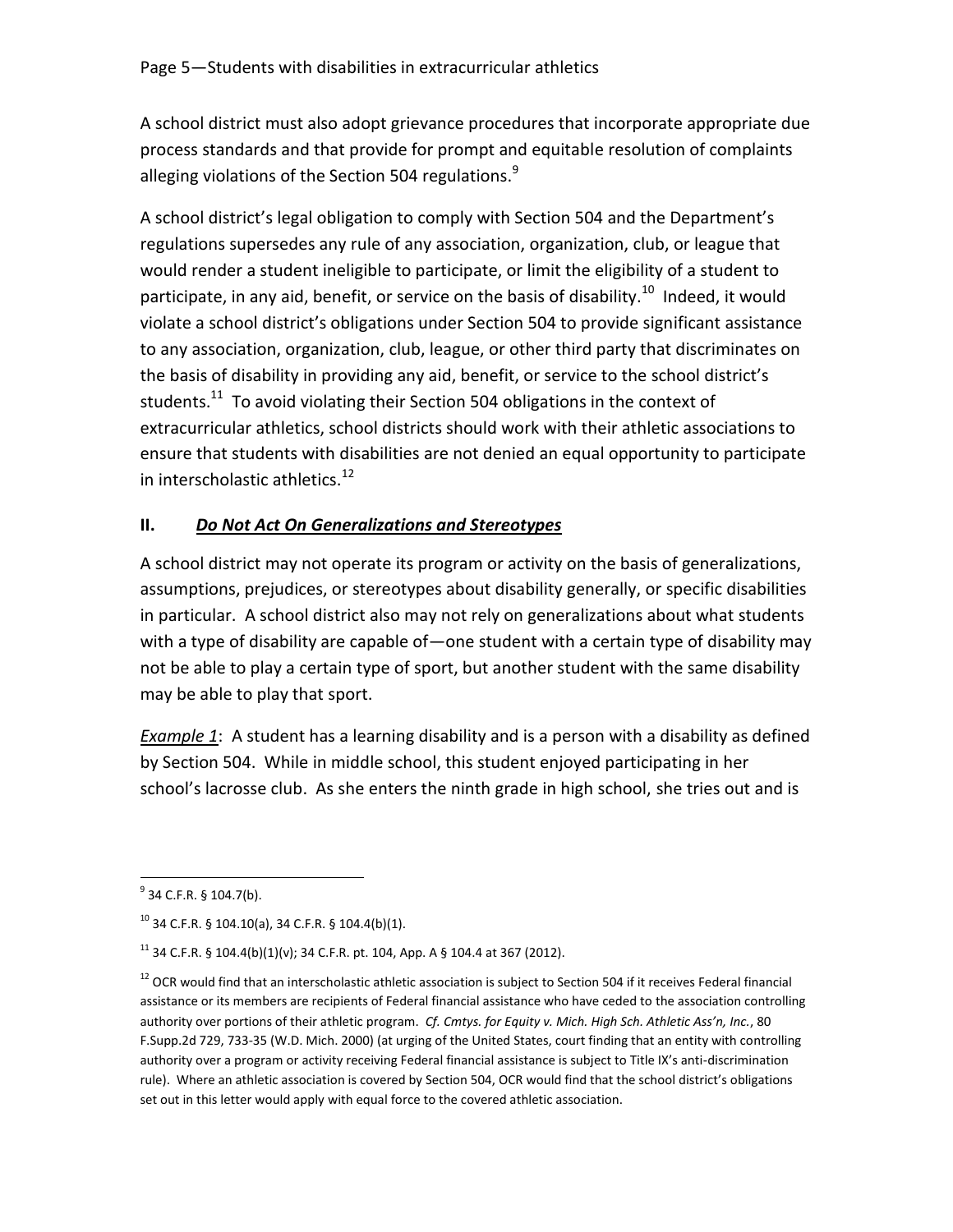selected as a member of the high school's lacrosse team. The coach is aware of this student's learning disability and believes that all students with the student's particular learning disability would be unable to play successfully under the time constraints and pressures of an actual game. Based on this assumption, the coach decides never to play this student during games. In his opinion, participating fully in all the team practice sessions is good enough.

*Analysis*: OCR would find that the coach's decision violates Section 504. The coach denied this student an equal opportunity to participate on the team by relying solely on characteristics he believed to be associated with her disability. A school district, including its athletic staff, must not operate on generalizations or assumptions about disability or how a particular disability limits any particular student. Rather, the coach should have permitted this student an equal opportunity to participate in this athletic activity, which includes the opportunity to participate in the games as well as the practices. The student, of course, does not have a right to participate in the games; but the coach's decision on whether the student gets to participate in games must be based on the same criteria the coach uses for all other players (such as performance reflected during practice sessions).

## **III.** *Ensure Equal Opportunity for Participation*

A school district that offers extracurricular athletics must do so in such manner as is necessary to afford qualified students with disabilities an equal opportunity for participation.<sup>13</sup> This means making reasonable modifications and providing those aids and services that are necessary to ensure an equal opportunity to participate, unless the school district can show that doing so would be a fundamental alteration to its program.<sup>14</sup> Of course, a school district may adopt bona fide safety standards needed to implement its extracurricular athletic program or activity. A school district, however, must consider whether safe participation by any particular student with a disability can be assured through reasonable modifications or the provision of aids and services.<sup>15</sup>

 $\overline{a}$  $13$  34 C.F.R. § 104.37(a), (c).

<sup>&</sup>lt;sup>14</sup> See Alexander v. Choate, 469 U.S. 287, 300-01 (1985) (Section 504 may require reasonable modifications to a program or benefit to assure meaningful access to qualified persons with disabilities); *Southeastern Cmty. Coll. v. Davis*, 442 U.S. 397 (1979) (Section 504 does not prohibit a college from excluding a person with a serious hearing impairment as not qualified where accommodating the impairment would require a fundamental alteration in the college's program).

 $15$  34 C.F.R. § 104.4(b)(1).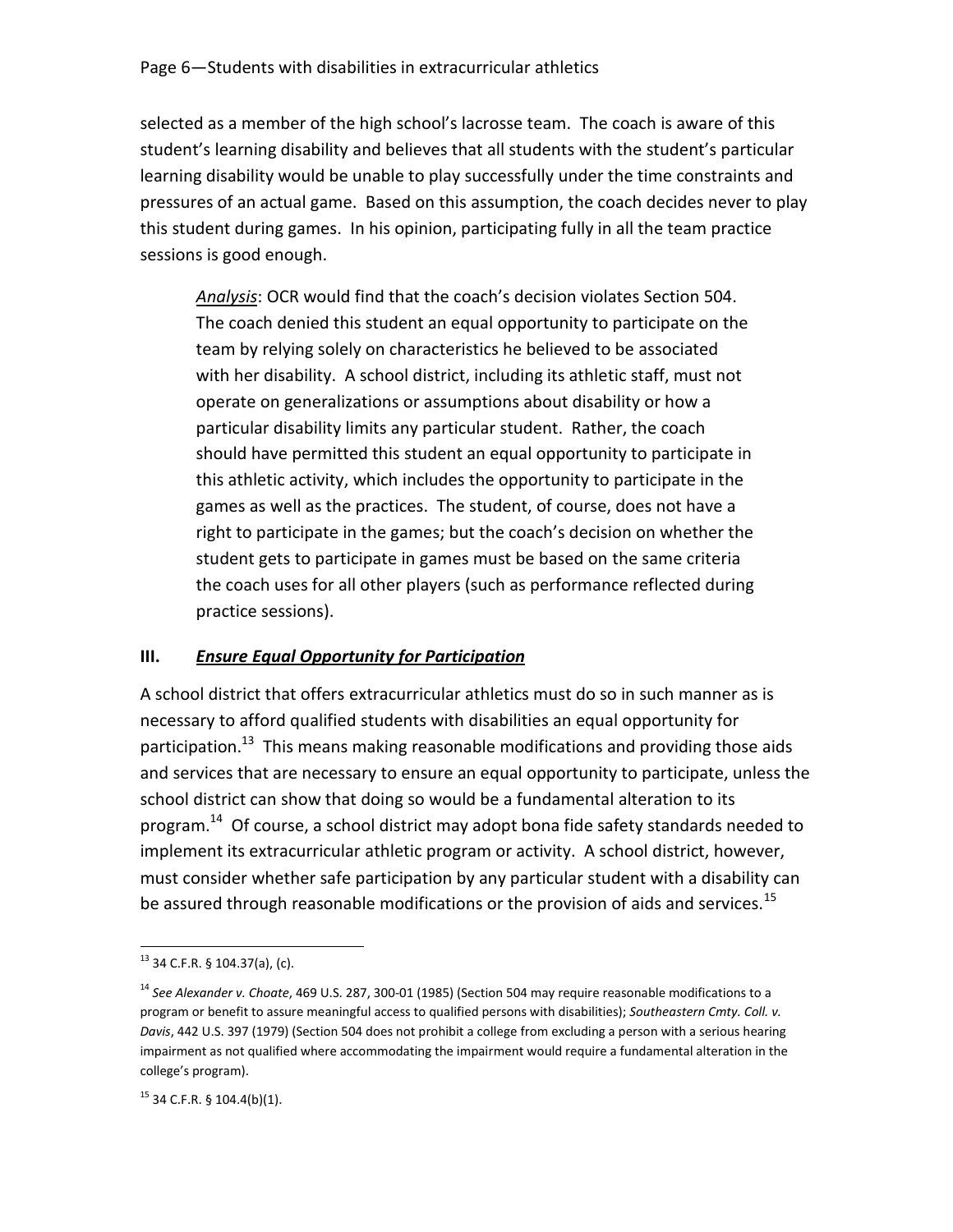#### Page 7—Students with disabilities in extracurricular athletics

Schools may require a level of skill or ability for participation in a competitive program or activity; equal opportunity does not mean, for example, that every student with a disability is guaranteed a spot on an athletic team for which other students must try out. A school district must, however, afford qualified students with disabilities an equal opportunity for participation in extracurricular athletics in an integrated manner to the maximum extent appropriate to the needs of the student.<sup>16</sup> This means that a school district must make reasonable modifications to its policies, practices, or procedures whenever such modifications are necessary to ensure equal opportunity, unless the school district can demonstrate that the requested modification would constitute a fundamental alteration of the nature of the extracurricular athletic activity.

In considering whether a reasonable modification is legally required, the school district must first engage in an individualized inquiry to determine whether the modification is necessary. If the modification is necessary, the school district must allow it unless doing so would result in a fundamental alteration of the nature of the extracurricular athletic activity. A modification might constitute a fundamental alteration if it alters such an essential aspect of the activity or game that it would be unacceptable even if it affected all competitors equally (such as adding an extra base in baseball). Alternatively, a change that has only a peripheral impact on the activity or game itself might nevertheless give a particular player with a disability an unfair advantage over others and, for that reason, fundamentally alter the character of the competition. Even if a specific modification would constitute a fundamental alteration, the school district would still be required to determine if other modifications might be available that would permit the student's participation.

 $\overline{\phantom{a}}$ <sup>16</sup> 34 C.F.R. § 104.37(a), (c); 34 C.F.R. § 104.34(b); 34 C.F.R. § 104.4(b)(1)(ii).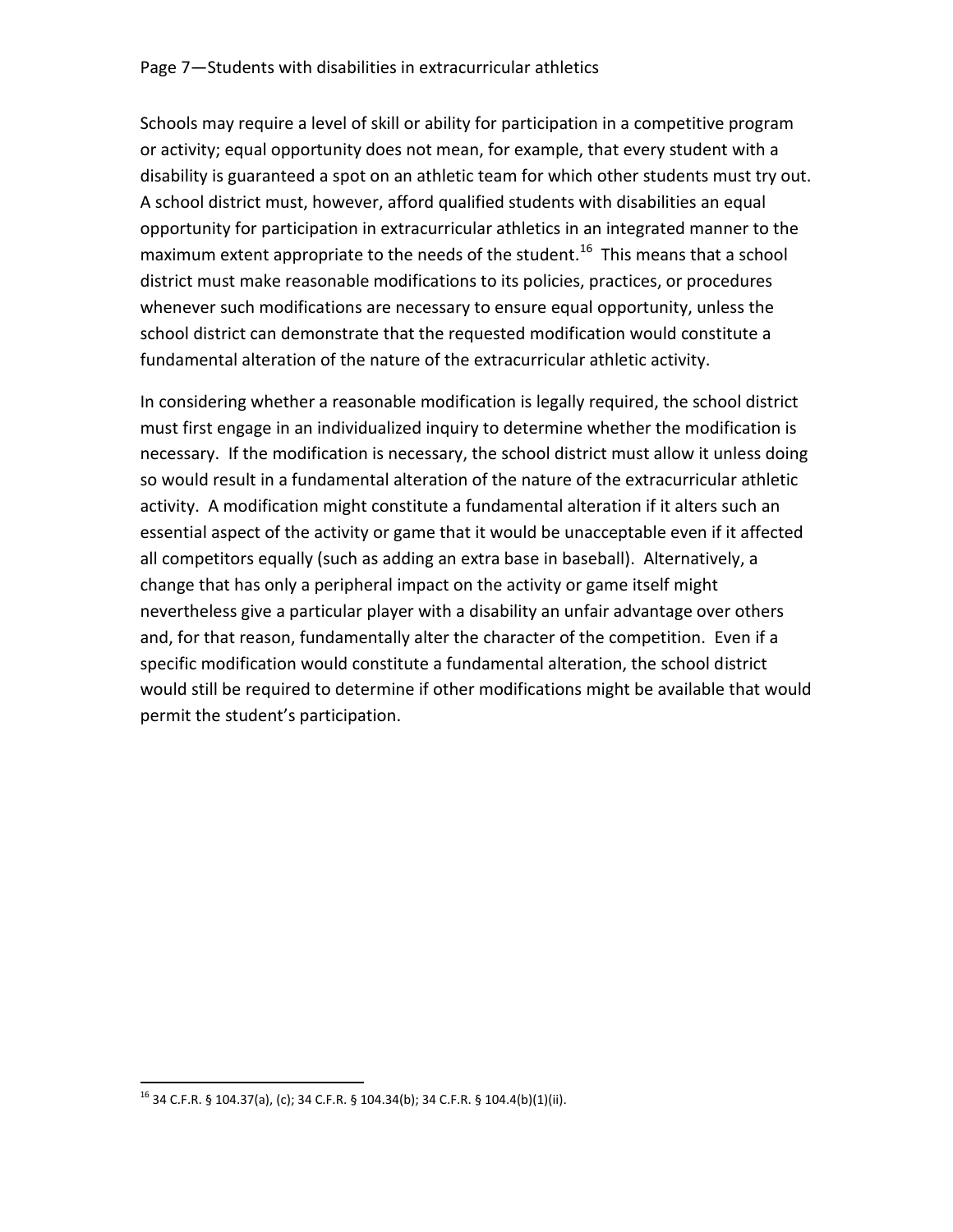To comply with its obligations under Section 504, a school district must also provide a qualified student with a disability with needed aids and services, if the failure to do so would deny that student an equal opportunity for participation in extracurricular activities in an integrated manner to the maximum extent appropriate to the needs of the student. $17$ 

*Example 2*: A high school student has a disability as defined by Section 504 due to a hearing impairment. The student is interested in running track for the school team. He is especially interested in the sprinting events such as the 100 and 200 meter dashes. At the tryouts for the track team, the start of each race was signaled by the coach's assistant using a visual cue, and the student's speed was fast enough to qualify him for the team in those events. After the student makes the team, the coach also signals the start of races during practice with the same visual cue. Before the first scheduled meet, the student asks the district that a visual cue be used at the meet simultaneously when the starter pistol sounds to alert him to the start of the race. Two neighboring districts use a visual cue as an alternative start in their track and field meets. Those districts report that their runners easily adjusted to the visual cue and did not complain about being distracted by the use of the visual cue.

After conducting an individualized inquiry and determining that the modification is necessary for the student to compete at meets, the district nevertheless refuses the student's request because the district is concerned that the use of a visual cue may distract other runners and trigger complaints once the track season begins. The coach tells the student that although he may practice with the team, he will not be allowed to participate in meets.

l

 $17$  34 C.F.R. § 104.37(a), (c); 34 C.F.R. § 104.34(b); 34 C.F.R. § 104.4(b)(1)(ii). Although a school district may also raise the defense that a needed modification or aid or service would constitute an undue burden to its program, based on OCR's experience, such a defense would rarely, if ever, prevail in the context of extracurricular athletics; for this reason, to the extent the examples in this letter touch on applicable defenses, the discussion focuses on the fundamental alteration defense. To be clear, however, neither the fundamental alteration nor undue burden defense is available in the context of a school district's obligation to provide a FAPE under the IDEA or Section 504. *See* 20 U.S.C. § 1414(d)(1); 34 C.F.R. § 104.33. Moreover, whenever the IDEA would impose a duty to provide aids and services needed for participation in extracurricular athletics (as discussed in footnote 8 above), OCR would likewise rarely, if ever, find that providing the same needed aids and services for extracurricular athletics constitutes a fundamental alteration under Section 504 for students not eligible under the IDEA.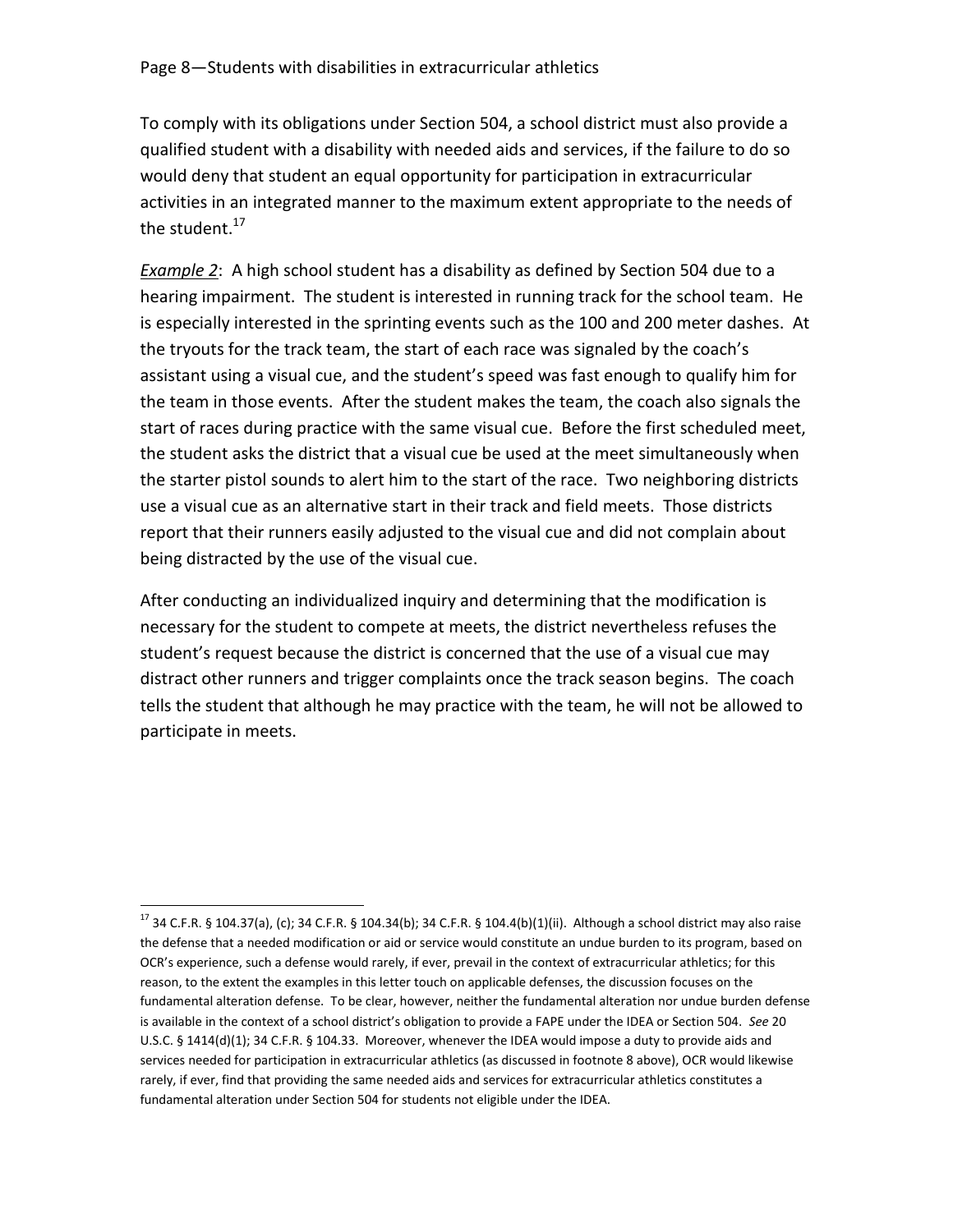*Analysis*: OCR would find that the school district's decision violates Section 504.

While a school district is entitled to set its requirements as to skill, ability, and other benchmarks, it must provide a reasonable modification if necessary, unless doing so would fundamentally alter the nature of the activity. Here, the student met the benchmark requirements as to speed and skill in the 100 and 200 meter dashes to make the team. Once the school district determined that the requested modification was necessary, the school district was then obligated to provide the visual cue unless it determined that providing it would constitute a fundamental alteration of the activity.

In this example, OCR would find that the evidence demonstrated that the use of a visual cue does not alter an essential aspect of the activity or give this student an unfair advantage over others. The school district should have permitted the use of a visual cue and allowed the student to compete.

*Example 3*: A high school student was born with only one hand and is a student with a disability as defined by Section 504. This student would like to participate on the school's swim team. The requirements for joining the swim team include having a certain level of swimming ability and being able to compete at meets. The student has the required swimming ability and wishes to compete. She asks the school district to waive the "two-hand touch" finish it requires of all swimmers in swim meets, and to permit her to finish with a "one-hand touch." The school district refuses the request because it determines that permitting the student to finish with a "one-hand touch" would give the student an unfair advantage over the other swimmers.

*Analysis*: A school district must conduct an individualized assessment to determine whether the requested modification is necessary for the student's participation, and must determine whether permitting it would fundamentally alter the nature of the activity. Here, modification of the two-hand touch is necessary for the student to participate. In determining whether making the necessary modification – eliminating the two-hand touch rule – would fundamentally alter the nature of the swim competition, the school district must evaluate whether the requested modification alters an essential aspect of the activity or would give this student an unfair advantage over other swimmers.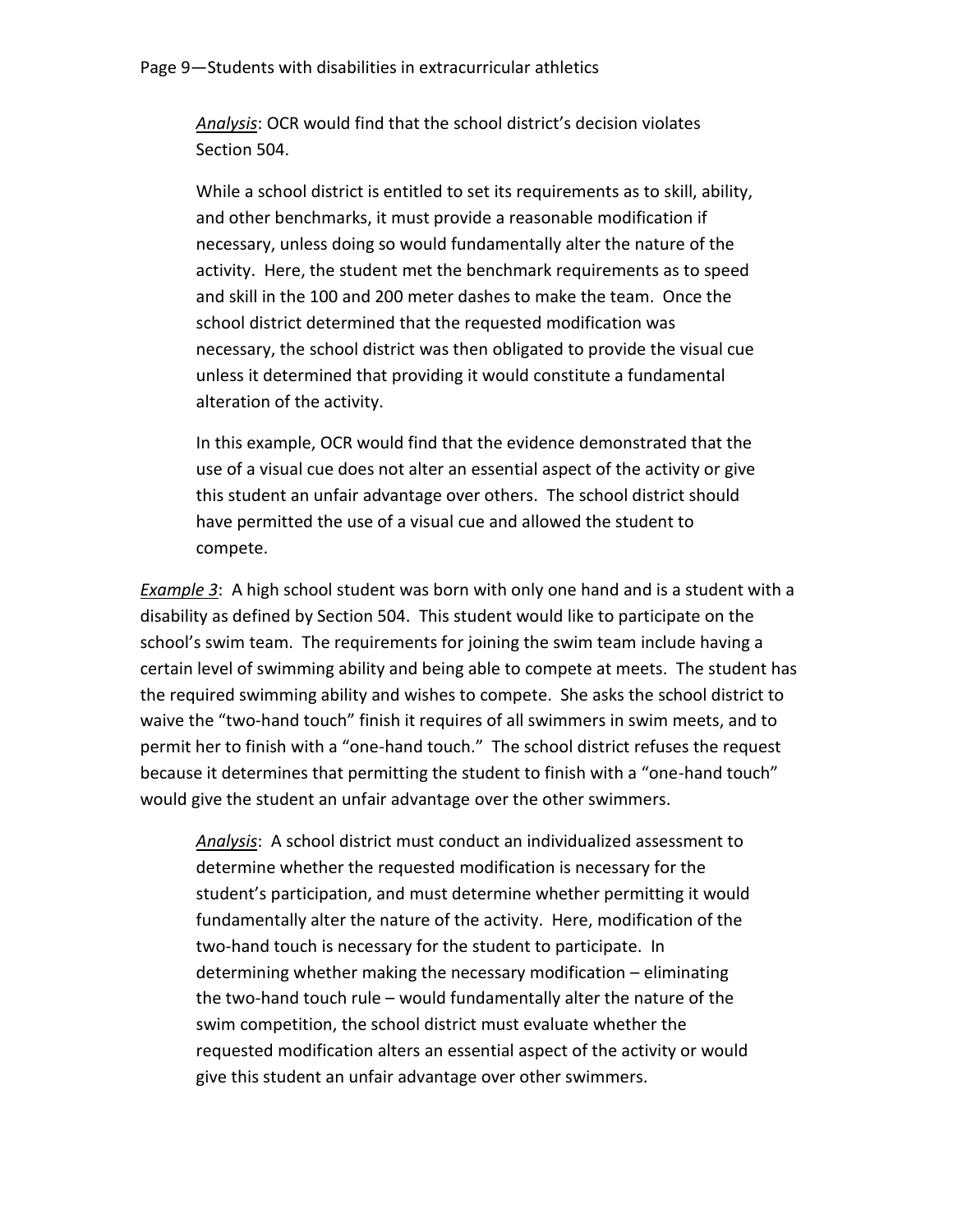OCR would find a one-hand touch does not alter an essential aspect of the activity. If, however, the evidence demonstrated that the school district's judgment was correct that she would gain an unfair advantage over others who are judged on the touching of both hands, then a complete waiver of the rule would constitute a fundamental alteration and not be required.

In such circumstances, the school district would still be required to determine if other modifications were available that would permit her participation. In this situation, for example, the school district might determine that it would not constitute an unfair advantage over other swimmers to judge the student to have finished when she touched the wall with one hand and her other arm was simultaneously stretched forward. If so, the school district should have permitted this modification of this rule and allowed the student to compete.

*Example 4*: An elementary school student with diabetes is determined not eligible for services under the IDEA. Under the school district's Section 504 procedures, however, he is determined to have a disability. In order to participate in the regular classroom setting, the student is provided services under Section 504 that include assistance with glucose testing and insulin administration from trained school personnel. Later in the year, this student wants to join the school-sponsored gymnastics club that meets after school. The only eligibility requirement is that all gymnastics club members must attend that school. When the parent asks the school to provide the glucose testing and insulin administration that the student needs to participate in the gymnastics club, school personnel agree that it is necessary but respond that they are not required to provide him with such assistance because gymnastics club is an extracurricular activity.

*Analysis*: OCR would find that the school's decision violates Section 504. The student needs assistance in glucose testing and insulin administration in order to participate in activities during and after school. To meet the requirements of Section 504 FAPE, the school district must provide this needed assistance during the school day.

In addition, the school district must provide this assistance after school under Section 504 so that the student can participate in the gymnastics club, unless doing so would be a fundamental alteration of the district's education program. Because the school district always has a legal obligation under IDEA to provide aids or services in its education program to enable any IDEA-eligible students to participate in extracurricular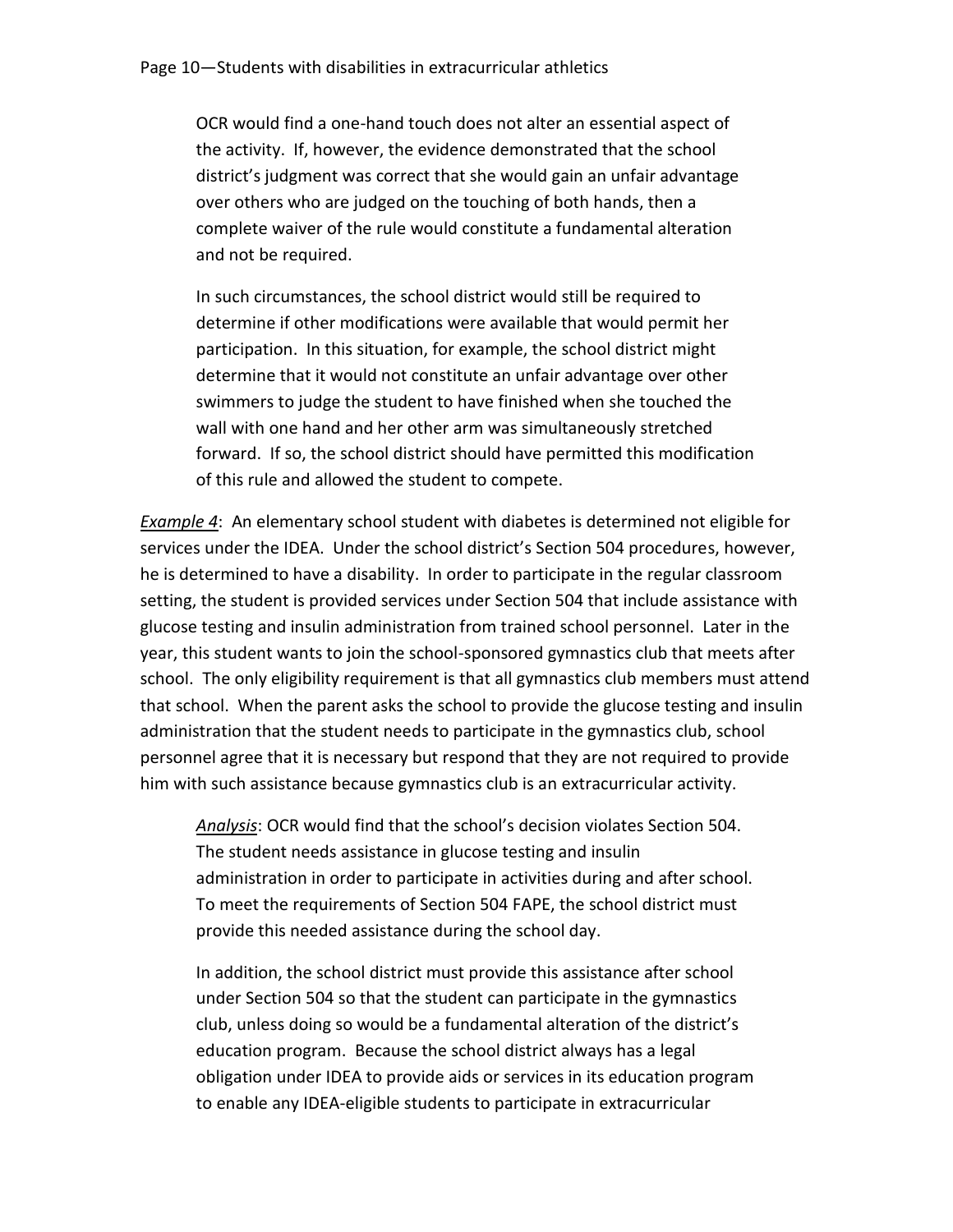activities, $18$  providing these aids or services after school to a student with a disability not eligible under the IDEA would rarely, if ever, be a fundamental alteration of its education program. This remains true even if there are currently no IDEA-eligible students in the district who need these aids or services.

In this example, OCR would find that the school district must provide glucose testing and insulin administration for this student during the gymnastics club in order to comply with its Section 504 obligations. The student needs this assistance in order to participate in the gymnastics club, and because this assistance is available under the IDEA for extracurricular activities, providing this assistance to this student would not constitute a fundamental alteration of the district's education program.<sup>19</sup>

# **IV.** *Offering Separate or Different Athletic Opportunities*

As stated above, in providing or arranging for the provision of extracurricular athletics, a school district must ensure that a student with a disability participates with students without disabilities to the maximum extent appropriate to the needs of that student with a disability.<sup>20</sup> The provision of *unnecessarily* separate or different services is discriminatory.<sup>21</sup> OCR thus encourages school districts to work with their community and athletic associations to develop broad opportunities to include students with disabilities in all extracurricular athletic activities.

Students with disabilities who cannot participate in the school district's existing extracurricular athletics program – even with reasonable modifications or aids and services – should still have an equal opportunity to receive the benefits of extracurricular athletics. When the interests and abilities of some students with disabilities cannot be as fully and effectively met by the school district's existing extracurricular athletic program, the school district should create additional opportunities for those students with disabilities.

 $\overline{\phantom{a}}$ <sup>18</sup> 20 U.S.C. §§ 1412(a)(1), 1414(d)(1)(A)(i)(IV)(bb); 34 CFR §§ 300.320(a)(4)(ii), 300.107, 300.117; *see also* footnotes 8 & 17, above.

<sup>19</sup> 34 C.F.R. § 104.37.

 $20$  34 C.F.R. § 104.34(b).

<sup>&</sup>lt;sup>21</sup> 34 C.F.R. pt. 104, App. A § 104.4 at 367 (2012); 34 C.F.R. pt. 104, App. A § 104.37 at 376 (2012).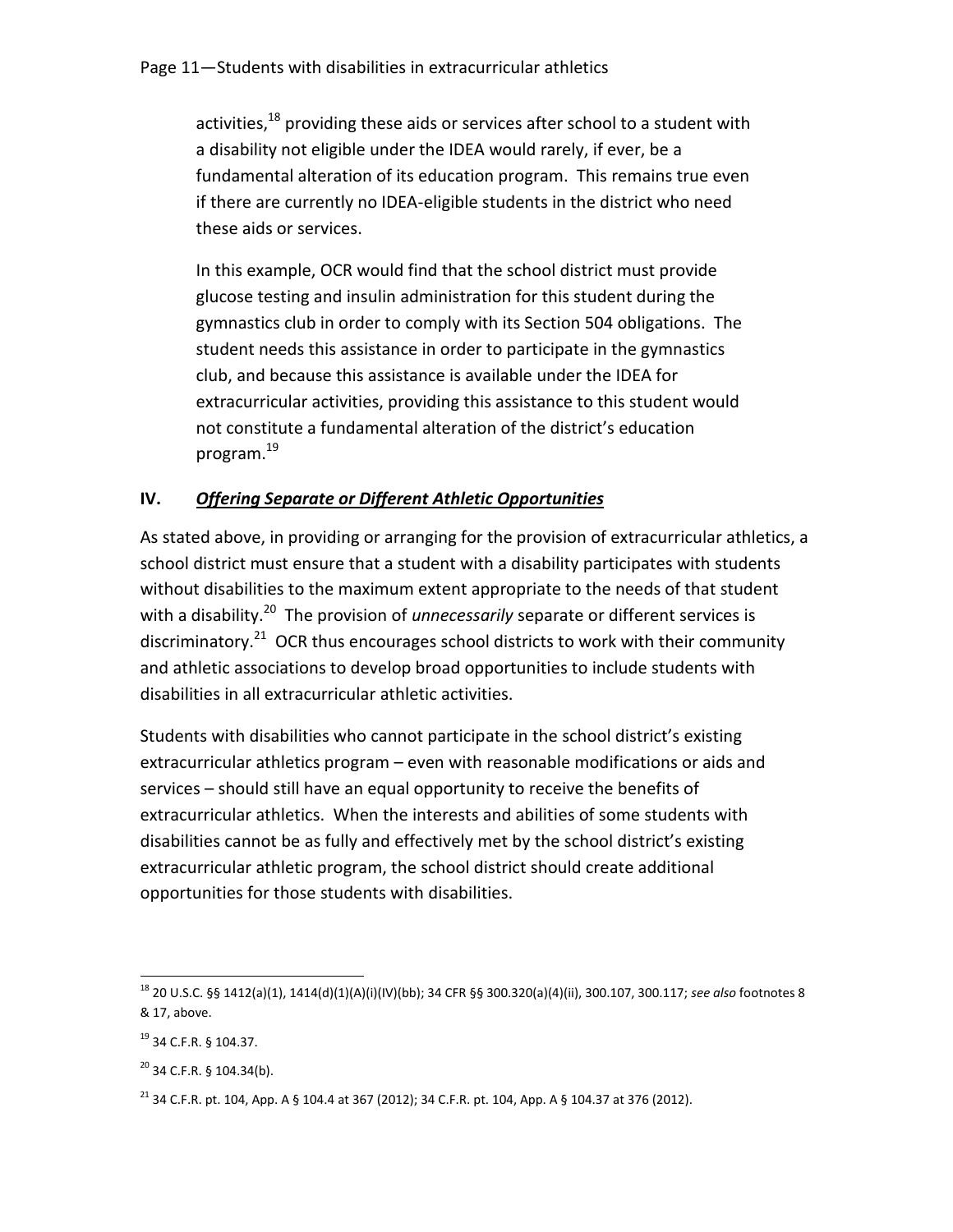In those circumstances, a school district should offer students with disabilities opportunities for athletic activities that are separate or different from those offered to students without disabilities. These athletic opportunities provided by school districts should be supported equally, as with a school district's other athletic activities. School districts must be flexible as they develop programs that consider the unmet interests of students with disabilities. For example, an ever-increasing number of school districts across the country are creating disability-specific teams for sports such as wheelchair tennis or wheelchair basketball. When the number of students with disabilities at an individual school is insufficient to field a team, school districts can also: (1) develop district-wide or regional teams for students with disabilities as opposed to a schoolbased team in order to provide competitive experiences; (2) mix male and female students with disabilities on teams together; or (3) offer "allied" or "unified" sports teams on which students with disabilities participate with students without disabilities.<sup>22</sup> OCR urges school districts, in coordination with students, families, community and advocacy organizations, athletic associations, and other interested parties, to support these and other creative ways to expand such opportunities for students with disabilities.<sup>23</sup>

### **V.** *Conclusion*

l

OCR is committed to working with schools, students, families, community and advocacy organizations, athletic associations, and other interested parties to ensure that students with disabilities are provided an equal opportunity to participate in extracurricular athletics. Individuals who believe they have been subjected to discrimination may also file a complaint with OCR or in court.<sup>24</sup>

<sup>&</sup>lt;sup>22</sup> The Department's Office of Special Education and Rehabilitative Services issued a guidance document that, among other things, includes suggestions on ways to increase opportunities for children with disabilities to participate in physical education and athletic activities. That guidance, *Creating Equal Opportunities for Children and Youth with Disabilities to Participate in Physical Education and Extracurricular Athletics*, dated August 2011, is available at [http://www2.ed.gov/policy/speced/guid/idea/equal-pe.pdf.](http://www2.ed.gov/policy/speced/guid/idea/equal-pe.pdf)

 $^{23}$  It bears repeating, however, that a qualified student with a disability who would be able to participate in the school district's existing extracurricular athletics program, with or without reasonable modifications or the provision of aids and services that would not fundamentally alter the program, may neither be denied that opportunity nor be limited to opportunities to participate in athletic activities that are separate or different. 34 C.F.R. § 104.37(c)(2).

<sup>24</sup> 34 C.F.R. § 104.61 (incorporating 34 C.F.R. § 100.7(b)); *Barnes v. Gorman*, 536 U.S. 181, 185 (2002).